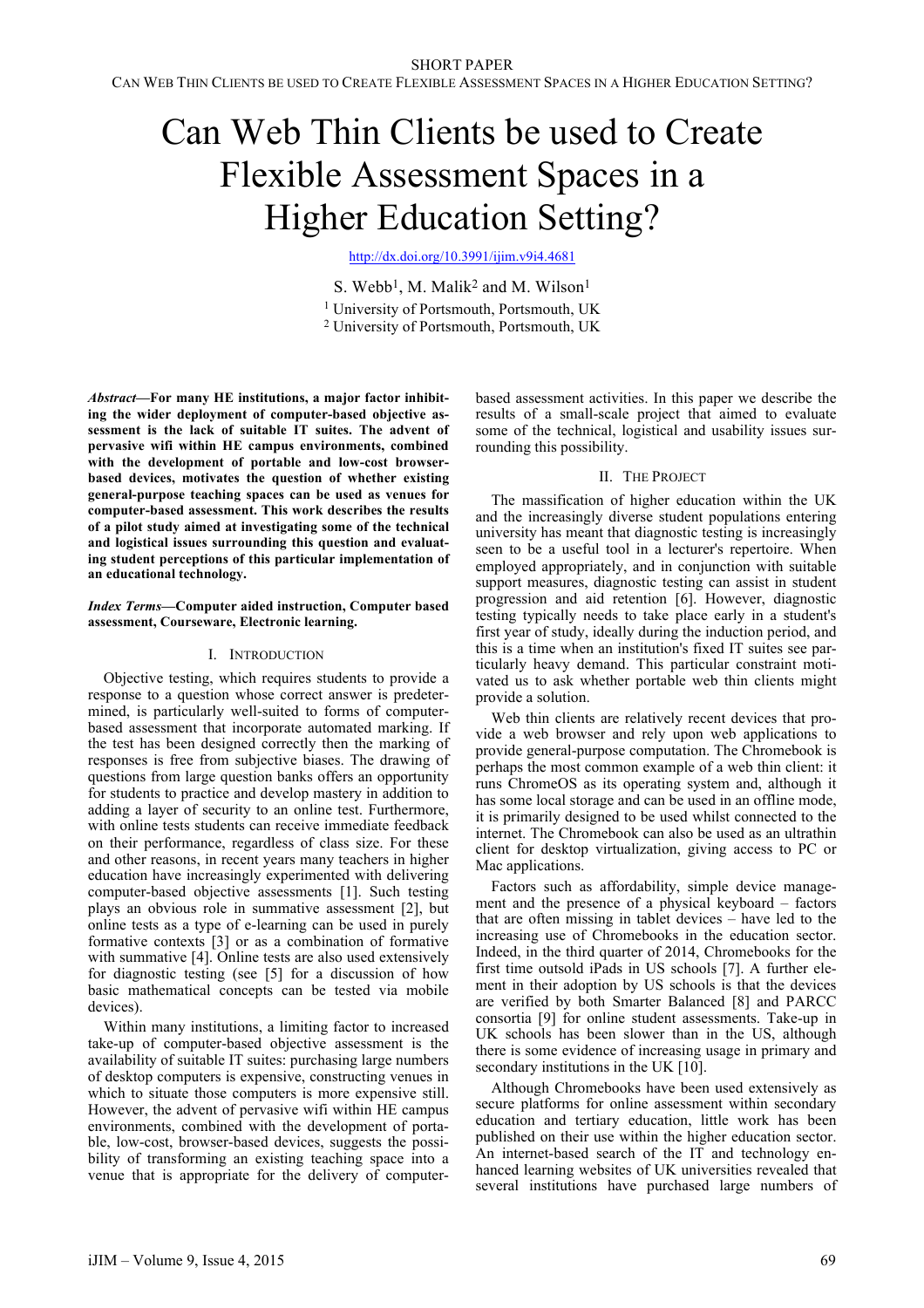## SHORT PAPER

## CAN WEB THIN CLIENTS BE USED TO CREATE FLEXIBLE ASSESSMENT SPACES IN A HIGHER EDUCATION SETTING?

Chromebooks and made them available for staff and students to borrow, but we found no evidence for systematic trials having taken place. This is somewhat puzzling, given the likely expectations of students progressing to higher education from an environment in which Chromebooks are increasingly used. In order to research the potential of Chromebooks in our particular question of interest – whether web-thin clients make it possible to create, in effect, peripatetic examination and testing spaces – we therefore decided obtained a small number of different models of Chromebook and work with academics and students to determine whether the devices met basic usability and disability requirements. Building on feedback from that initial evaluation we then obtained a larger number  $(n = 30)$  of Chromebooks to evaluate their potential for assessment-related tasks. In particular, we investigated: their suitability as a secure platform for testing students; their compatibility with delivering Moodle-based tests (our institution deploys the open-source Moodle as its VLE, but the results should independent of the particular quiz engine being used); the administrative overheads involved in switching between an "exam mode" and a "classroom mode" (such a mode being necessary because, as discussed in Section 3.4 below, the economic case for deploying these devices is boosted if they can be used for interactive in-class use); wireless infrastructure requirements; and logistical issues.

#### III. RESULTS

The following subsections present the results of the various different elements of the project, including the outcomes of a pre-pilot phase and a larger pilot in which Chromebooks were used to deliver 15 exam sessions and a large number of in-class activities.

#### *A. Usability*

A small pre-pilot involving level 5 and level 7 engineering students  $(n = 10)$  was conducted with three different Chromebook models in order to ascertain whether there were any significant usability issues surrounding their use in computer-based testing. The students were asked to take a sample test, which consisted of questions unrelated to the subject area being taught. The intention was not to test student knowledge, rather their experience of interacting with the full range of question types available in Moodle. The pilot relied completely on the Chromebook devices: no external pointing devices or keyboards were used. After the session, students were asked to complete a short survey relating to their experiences.

The results of the survey showed that all students supported the idea of using Chromebooks for CBT. All students registered a preference for a particular make of device (the one with the largest screen; this device was also deemed to possess a better touchpad and keypad). However, students were encouraged to take advantage of a freetext field in the survey in order to make additional comments, and 40% of them  $(n = 4)$  did so. Analysis of these comments showed that some students would prefer access to a traditional mouse, since they were unfamiliar with Chromebook technology and found the experience of scrolling and selecting using a touchpad to be somewhat time consuming. Another comment was that students should be given the opportunity to practice on the devices before taking a test, in order to become familiar with them. This would be possible, for example, if the devices

were used during teaching periods for formative in-class activities. Such use would also improve the economic case for purchasing Chromebooks (though note that, by definition, it would be difficult to give students the opportunity to practice taking diagnostic tests if those tests were scheduled early in their transition to university). Some models of Chromebook replace the caps-lock key with a search key; this caused problems when students wanted to use capital letters or entered a password containing capital letters. The provision of an external keyboard overcame this issue.

We also commissioned a report on device accessibility by a specialist disability support officer who noted that, at the current time, the main suppliers of assistive and supportive software do not support Chromebooks but that the variety of available apps, extensions and built-in system tools can be used to give a reasonable level of support. It was noted, however, that the built-in magnification accessibility option in no way replaces specialized software for the visually impaired. Furthermore, one make of device could not easily be opened with one hand since there was no lip; other makes were better on this score. Following this report, and reaction from students, the recommendation was that the accessibility options should be set as the default.

Given the encouraging student feedback from this small-scale pilot we decided to source 30 Chromebooks plus flight cases and a smart-charging secure cabinet in order to investigate other issues.

## *B. A secure platform for high-stakes assessment?*

The educational version of the Chromebook has a *blacklist* function and a *blacklist\_exception* function; taken together, these functions allow an administrator to block access to all URLs except those specified. We used this as the basis for developing an examination-based Google administration "container". In exam mode the device was locked down: upon logging in, the student was taken directly to an exam landing page and could access only those websites and applications specified in the *blacklist\_exception*. The exam mode also disabled the devices' USB ports (although USB mice and keyboards could still be used) and SD card slot.

The project team asked security specialists to attempt to access unauthorized sites while the device was in exam mode. The consensus was that the container provided sufficiently strong security to be employed in summative assessment tasks.

The more established online exam platform within the authors' institution consists of a combination of PCs running the open source SafeExamBrowser and an exam theme. The level of security provided by Chromebooks would appear to be at least as high as that given by SafeExamBrowser; students expressed a clear preference for Chromebooks over SafeExamBrowser.

## *C. Compatibility with VLE-based tests*

The Moodle Quiz engine constitutes the main delivery platform for computer-based assessment within the authors' institution. This particular deployment of the Quiz provides test-setters with access to 20 different question types: the standard complement of Moodle question types, several of the question types developed by the Open University and subsequently released to the community, plus a question type developed in-house. The project team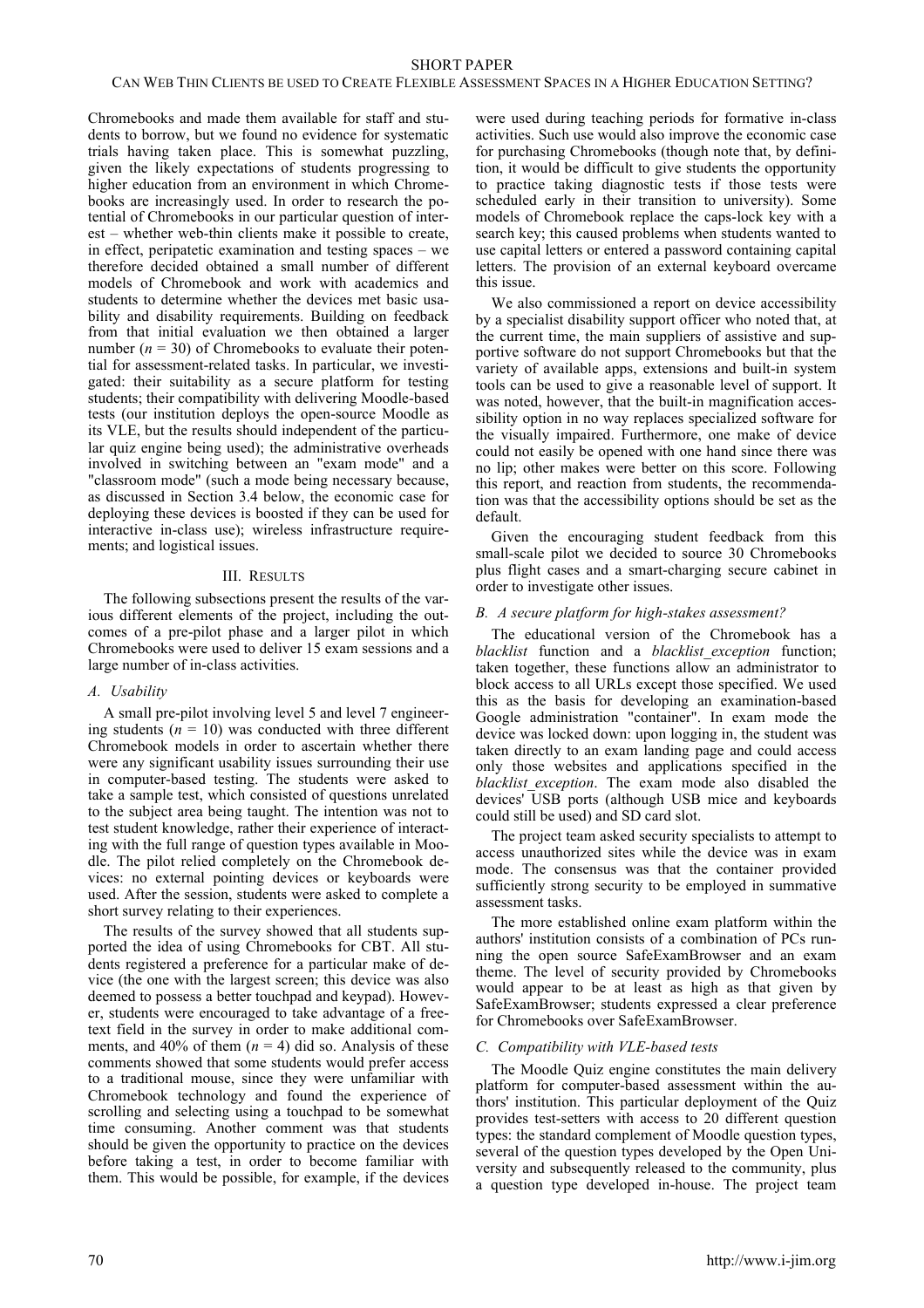confirmed that all question types performed correctly on the Chromebook devices. Existing online examinations therefore required no modification to allow for Chromebook-based exams. It should be noted, however, that Chromebooks do not support Java applications; this would affect some question types published by the Moodle community.

## *D. Device management*

Economic considerations dictate that thin client devices are unlikely to be purchased purely for assessment purposes. Devices that can be employed for in-class purposes when not being used to deliver assessments constitute a more efficient utilisation of resources. Furthermore, using them in a classroom setting enables both students and academics to gain familiarity with the devices before being faced with them in the high-pressure setting of a high-stakes examination. To this end we developed two Google administration containers in order to support two different modes of operation. The exam mode, which locked the device down, was described in section 3.2. In classroom mode the device could be used freely and without restriction; students had access to their usual apps for use in class-based interactive sessions. (We shall publish our experiences of using the device as an interactive mobile technology in a classroom setting in a forthcoming paper.) Both staff and students raised privacy concerns regarding their inability to remove personal wifi account details from the devices while in classroom mode. This issue was resolved by adding a setting to the classroom mode profile so that, upon signing out and powering off, all user information and settings are erased.

One academic involved in the pilot suggested the development of a third container to support a restricted mode of operation. The restricted mode would blacklist all websites except for those that a teacher planned to use during a session. The intention behind the restricted mode is that students would be unable to use the devices to visit inappropriate sites during the sessions. This container is currently under development.

Switching a device from the normal mode to the exam mode was quick (typically 30 seconds per device) because an automatic login process for wifi was applied. However, although switching a device from the exam mode to the normal mode was found to be relatively straightforward, it was potentially time-consuming. The activity requires an administrator to "move" the devices into the appropriate container so that the appropriate Google policy could be applied. We found that it could take up to three hours for the devices to detect the changed policy. After this time, the devices had to be switched on individually and left for 15 seconds before rebooting. It then required a manual login to the wifi network on each device. It follows that if Chromebooks are to be used in summative assessment situations then those responsible for the management of the devices must be given sufficient notice of requirements in order to ensure that the Chromebooks are in the correct container at the correct time.

#### *E. Wireless infrastructure*

As is the case with the vast majority of UK universities, the authors' institution deploys eduroam; this service provides users with authenticated network logon and access to the Internet via a single wifi profile and set of credentials. An eduroam outage that coincided with a scheduled exam session highlighted the need for an active wifi connection when Chromebooks are involved: the exam session had to be rearranged. Following this episode we investigated whether plug-in wifi routers or a dedicated exam wifi network would mitigate against such conflicts. However, due to restrictions imposed by JANET, the UK supplier of Eduroam, plug-in wifi routers are not an option; and a dedicated network would still be dependent on the institution's infrastructure. We therefore concluded that the adaptation of business processes would be a better approach to minimizing problems caused by maintenance of the wireless infrastructure; in particular, eduroam maintenance could be performed in defined at-risk periods (during which time no exams should be scheduled) while an exams calendar could be published automatically to relevant members of technical support staff to assist with their planning.

Network performance was monitored during various Chromebook-based assessment sessions and no problems were visible. The project team also undertook a wifi load test by using all 30 devices in exam mode and working through a specimen Moodle Quiz containing embedded video and audio. The session ran smoothly, with no observable lag when playing media. The wifi load was monitored during this session; the network dealt easily with the load. We attempted to profile the session in terms of a local load benchmark. The university library has an above-average client connection count but bandwidth here is low since students are not browsing heavily; in halls of residence students stream HD media services, engage in online gaming, use person-to-person sharing as well as general surfing and so there is high-bandwidth use with fewer connections. Load during the Chromebook test session fell neatly between those extremes.

The load test took place in a room with one wireless access point with the capacity to handle 60 simultaneously connected devices. The infrastructure worked as designed and therefore it is perhaps unsurprising that the test was successful. However, in a real exam situation it is possible that students might bring smart devices that are already connected to eduroam. This would represent an extra load on access points. It would therefore be prudent to ensure that the number of Chromebooks to be used in an exam session should be no more than half the capacity of a room's access point. With this caveat in mind, an eduroam would seem to provide an Internet connection that is as stable as a wired connection. If an institution possesses an enterprise-level wireless infrastructure then the institution's rules, policies and procedures governing online examinations should not require modification to allow for Chromebook-based exams.

### *F. Logistical requirements*

The project team purchased a lockable charging cabinet that offered a secure location to house the Chromebooks in addition to a power management system that enabled all devices to be charged at the same time. In real-world trials it was found that the Chromebooks could be used actively for ten hours without needing to be recharged (the standby time is of course much longer); this level of battery performance meant that academics could have confidence that the devices would be available for use by students throughout a typical working day.

The charging cabinet was situated in a central location, from which the Chromebooks had to be transported to a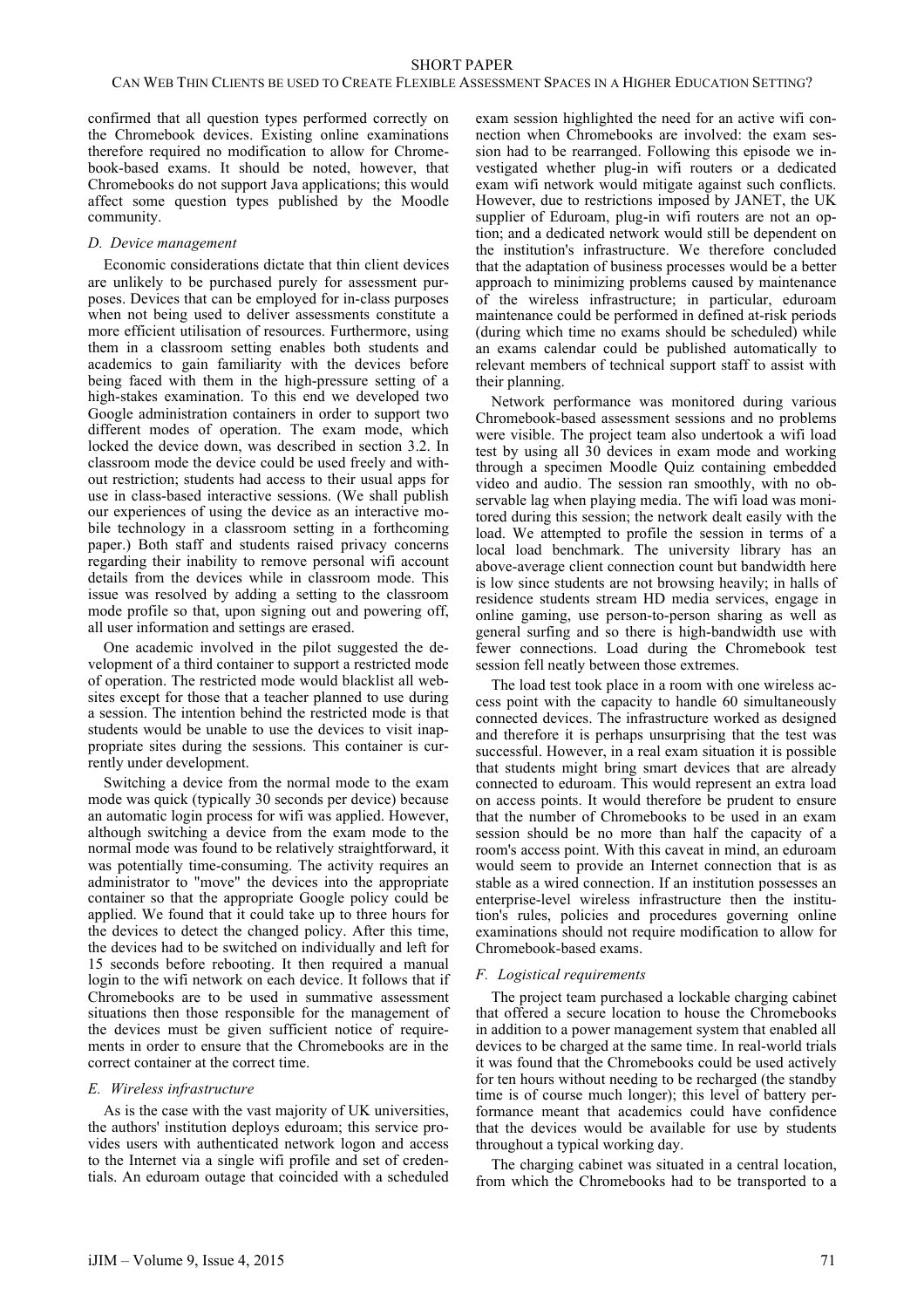number of different locations across the campus. Each Chromebook had a mass of 2.1kg. Although the cabinet was capable of being transported, the combined mass of charging cabinet and a full device load was 131 kg. It was thus deemed to be impractical to transport the cabinet to the examination or classroom venues. Two foam-lined flight cases were therefore purchased to transport the devices from the charging location to the venues where they were to be used.

For many institutions, the logistical issues involved in transporting devices from a central location to spatially distributed sites might prove to be the biggest challenge in offering a centrally-supported examination service based on Chromebooks. For those institutions a more feasible and sustainable solution might be to devolve the service to departments and base the charging cabinets and devices closer to the point of use.

## IV. FUTURE DEVELOPMENT

This work has looked at the potential of portable web thin clients to deliver objective test style examinations, which are the most widely implemented types of computer assisted assessment. On the surface, the same devices would appear to be suitable for permitting students to word process their traditional essay-type examinations. The use of word processors in essay-type examinations is well established in law schools in the US, but there are relatively few examples of this practice within UK universities [11]. Given that examinations are stressful for those taking them, and given students' increasing familiarity with keyboards, it seems reasonable to offer students the choice of typing or handwriting their essays. This is planned to be the next stage in our investigation of the use of web thin clients in an examination setting. The current study has shown that the technology itself is unlikely to be an issue in such an investigation; of more concern will be issues of fairness. Will students opting to use a word processor be at an advantage, or perhaps even at a disadvantage, over students opting for handwriting? It is known that in a given period of time students will typewrite more words than they will handwrite, and the amount of writing correlates with the essay mark [12]. On the other hand, students are unlikely to have taken a written examination using a computer, and it is possible that their approach to constructing an essay (planning, editing and revising it) will be different and lead to differences that might be picked up by the marker [11]. It is also important to understand, and if necessary account for, the reactions of markers to word processed versus handwritten scripts [13, 14]. These will all be topics of future research.

The portability and simplicity of these thin client devices opens up a new space in which innovation can occur, outside of the examination setting described above. By putting the devices into classroom mode, and allowing teachers and students the freedom to explore the possibilities afforded by the devices, we noted that a variety of technology enhanced active learning (TEAL) techniques were trialled. The devices were used to facilitate online polling, collaborative activities such as wikis, interactive mobile presentations and more. Our observations about this innovation will be published elsewhere.

## V. CONCLUSION

We have shown that, within a suitably equipped wireless infrastructure, web thin clients can be used to create flexible assessment spaces. The security and management features of such client devices are sufficient to provide an appropriate platform for high-stakes summative assessment, and an institution's existing policies and regulations surrounding online assessments should require no amendments to take account of the fact that wireless as opposed to wired connections are being used. Usability and accessibility options are adequate, although students need to be given the option of using external pointing devices. With the exception of a specific subset of questions, existing question banks can be used without amendment.

However, in order to deliver an assessment service based upon web thin clients, particularly if those devices are also to be used for in-class use, care must be taken to understand the implications of using multiple device "containers". In particular, the duration required to swap devices from one container to another must be factored in when setting up an online examination. Furthermore, the logistical issues outlined in section 3.6 must be discussed and addressed.

#### **REFERENCES**

- [1] L. Gilbert, V. Gale, B. Warburton, and G. Wills, "Report on summative e-assessment quality (REAQ)" Southampton, JISC, Final report, May 2009
- [2] P. Marriott, "Students' evaluation of the use of online summative assessment on an undergraduate financial accounting module," Brit. J. Educational Tech., vol. 40, no. 2, pp. 237–254, 2009 http://dx.doi.org/10.1111/j.1467-8535.2008.00924.x
- [3] D.C. Henly, "Use of web-based formative assessment to support student learning in a metabolism/nutrition unit," Europ. J. Dental Educ., vol. 7, pp. 116–122, 2003 http://dx.doi.org/10.1034/j.1600- 0579.2003.00310.x
- [4] S. Voelkel, "Combining the formative with the summative: the development of a twostage online test to encourage engagement and provide personal feedback in large classes," Res. Learning Tech., vol. 21, 19153, 2013
- [5] R.N. Kizito, "Pretesting mathematical concepts with the mobile phone: implications for curriculum design," Int. Rev. Research in Open and Distance Learning, vol. 13, no. 1, pp. 38–55, 2013
- [6] J. Hodgen, M. McAlinden, and A. Tomei, "Mathematical transitions: a report on the mathematical and statistical needs of students undertaking undergraduate studies in various disciplines", York, Higher Education Academy, The HEA STEM project series, 2014
- [7] M. Molnar "Chromebooks ascend in K-12 market to challenge iPads", Education Week, vol. 34, no. 12, pp. 10–11, 2014
- [8] Smarter Balanced. (n.d.). "Test-taking devices and approved secure browsers," [Online]. Available: www.smarterbalanced.org/ test-taking-devices-approved-secure-browsers
- [9] PARCC (2015, January). "Technology guidelines for PARCC assessments version 4.4 – January 2015 update," [Online]. Available: http://www.parcconline.org/sites/parcc/files/TechnologyGuide lines-PARCCAssessments-January2015.pdf
- [10] N. Kobie, (2014, August 11). "Who's buying Chromebooks? American schools," [Online]. Available: www.pcpro.co.uk/ news/education/390214/whos-buying-chromebooks-americanschools
- [11] N. Mogey and J. Patterson, "Stylistic differences between typed and handwritten essay examinations," in 15th CAA Computer Assisted Assessment Conf. Ed. D. Whitelock, W. Warburton, G. Wills, and L. Gilbert, University of Southampton, 2012
- [12] D.E. Powers (2005) "Wordiness: a selective review of its influence, and suggestions for investigating its relevance in tests requiring extended written responses," [Online]. Research Memorandum, Educational Testing Service. Available: http://www.ets.org/Media/Research/pdf/RM-04-08.pdf
- [13] D.E. Powers, F. Fowles, M. Farnum and P. Ramsay, "Will they think less of my handwritten essay if others word process theirs? Effects of essay scores of intermingling handwritten and word